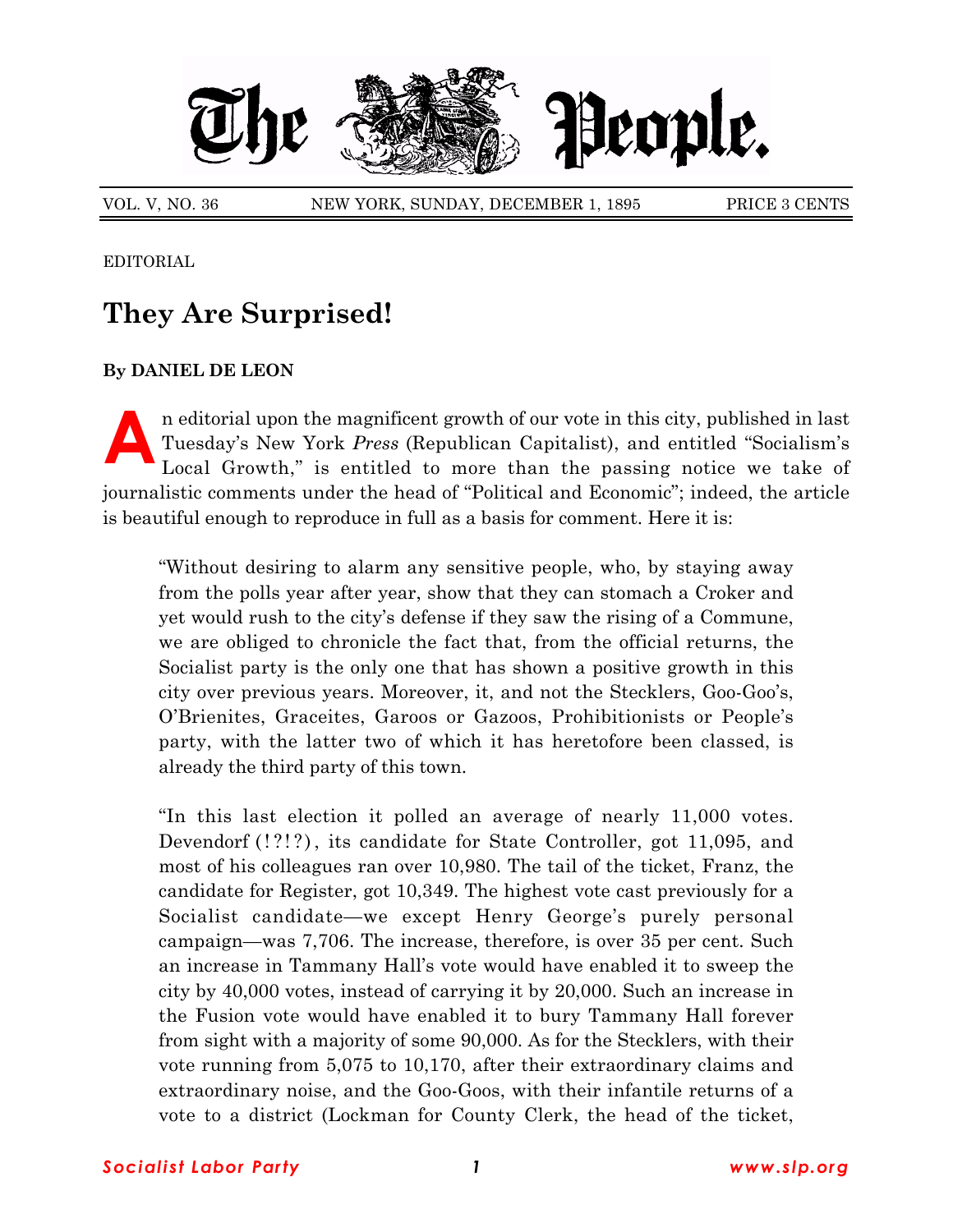getting only 1,659), the Prohibitionists, with their 957 votes, and the People's party with their 652, they are effaced by this silent growth of a new and dangerous protest, that of the Commune against Croker.

ìThere is no blinking the fact that in this city we have invited much more than what we so far see in these returns. Whatever have been our principles, Croker has been our practice, and we are not exactly prepared to march to the wall of a local Per-la-Chaise any foreign-born citizen who, as between Croker and the Commune, cries "Vive la Commune!" We think that, on the whole, Crokerism is less dangerous, though infinitely more despicable, than Communism—being a stealthy and surreptitious Socialism, the Socialism of the hall thief and the bank sneak. But we cannot expect everybody to look at the thing in the same way. We have given in this city government the best municipal arguments ever advanced for the overthrow of the existing order. By maintaining almost perennially a government of thieves we have granted Socialismís main contention. That those who seek its overthrow have not already pressed those arguments with more effect upon the newly-naturalized citizens of this town is evidence of the tremendous power of assimilation in our civilization to which, only yesterday, we called attention.

ìAll must watch the further development of this movement, if there be such, with intense interest. A most remarkable feature of it found in these returns is that these 3,000 votes, and more, were gained by it in spite of the frantic bids made by more than one party for support in a coin supposed to be most prized by the conventional Socialist—the coin of Sunday rum.

ìWe are not supposed to say off-hand that the 3,000 men who declined this bribe should have less of the community's respect than a good many others who fancy themselves much more entitled to it. Between Moloch worship and belly worship we are glad that we are not called upon to decide."

We can pass with a silent smile the half silly, half intentionally ignorant passages in which the pasteboard claim is here again insinuated about the Socialist vote being a ìnewly naturalizedî and German vote; and we can pass with an additional broad smile the clumsy attempt to give a color to this pretence by the editor's translation of "Patrick Murphy," our candidate for State Comptroller, into "Devendorf." But apart from such minor points, there are three salient ones in the article that deserve special notice.

## *Socialist Labor Party 2 www.slp.org*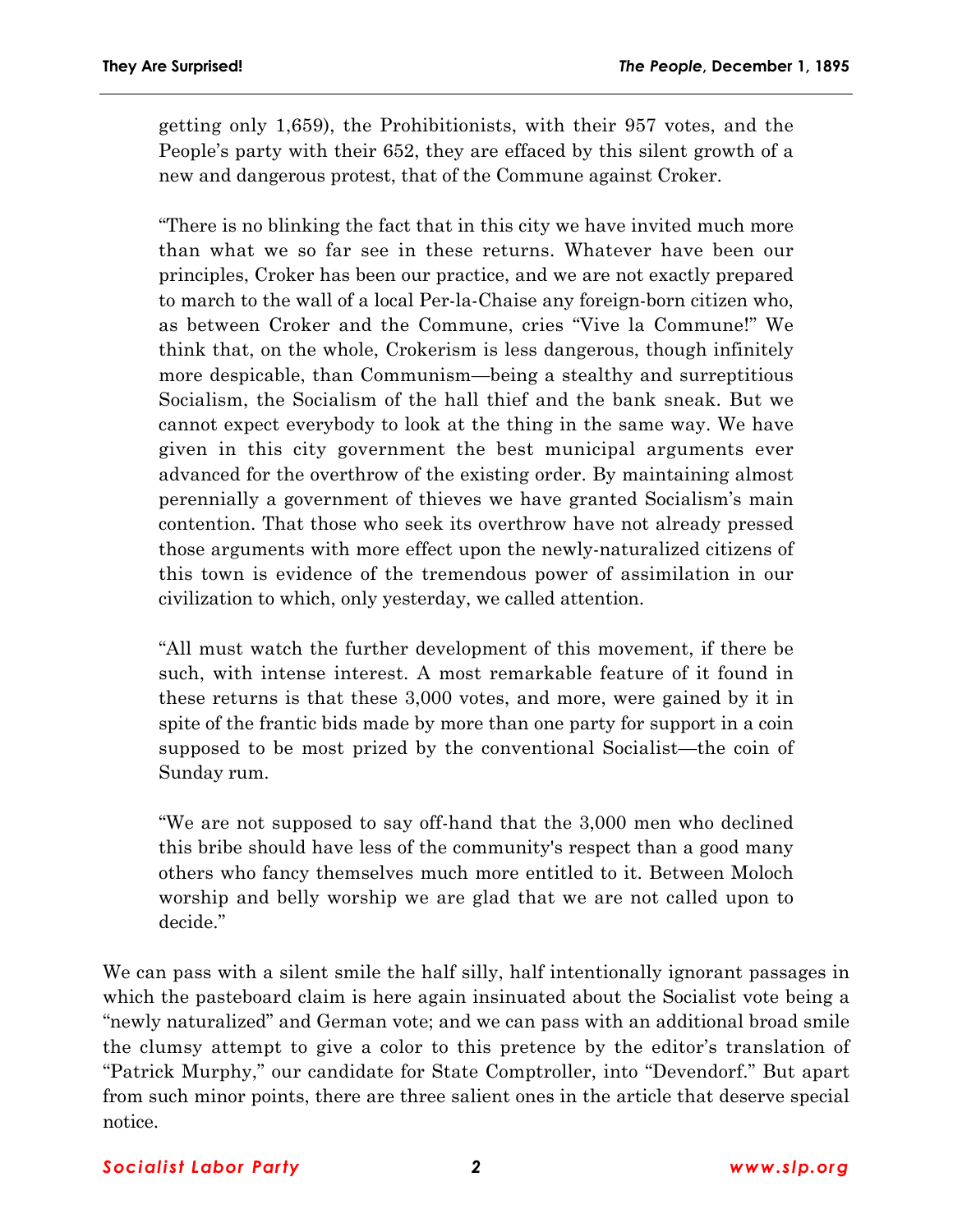The passage: "By maintaining almost perennially a government of thieves we have granted Socialismís main contention,î embraces three distinct views, one true, two false.

1. It is false that "Socialism's main contention" is proved by governmental corruption. Socialism's main contention is that, owing to the economical law of value, the man with larger can and does make impossible the existence of the man with smaller capital; that hence the middle class must go, and the proletariat cannot rise from wage slavery into independence; that machinery held in private hands hastens this evolution; and that the solution of the question is the collective ownership of the land and capital necessary to work with. This contention is true, and what proves it is, not governmental corruption, but the fact that the social system is perpetually out of gear. The numberless bankruptcies, cases of insanity, suicides, prostitution for a living, crime in private life, Ella Millers at one and Consuelo Vanderbilts at the other end of the line—these are the proofs.

2. It is false that Crokerism gives the impetus to our growth. The fact is that we made the growth that gives the chills to the *Press* during a City and State administration of ìgentlemen.î It was this that helped to teach the masses. They learned that whatever rulers we have their economic condition will go down so long as the capitalist system lasts. They learned that Reform or no Reform by capitalists, the proletariat would always be held down, and that "Reform" will never do the people any good until the working class itself takes hold of the broom stick and then "reformed" by sweeping capitalism out of existence.

3. It is true to say that the placing of thieves in government positions must cause indignation. But were the thieves displaced by non-thieves in November of 1894? No! Who are thieves? Those who hold and enjoy what they do not directly or indirectly produce. The administration that was swept into power by the tidal wave of 1894 was in this, the only respect worth considering, no less thievish than the crew that was swept out of power.

The next point to be noticed in the article, is its surprise at our "silent growth." This remark is the more surprising coming from a newspaper. Does Socialism carry on its agitation like raw-bone Anarchists in underground rat-holes, or like capitalist Anarchists in the secret recesses of their offices? No! We speak at the corners of the streets, in public meetings, and we print an expensive {extensive?} literature, and we have been growing steadily. That this growth should seem "silent" and should startle a capitalist editor is the worst commentary possible on "American Journalism." Its policy of silence to deceive its readers has succeeded in deceiving itself. It thus came to believe that Socialism did not exist. And when on the morning of the 6th inst. it heard

## *Socialist Labor Party 3 www.slp.org*